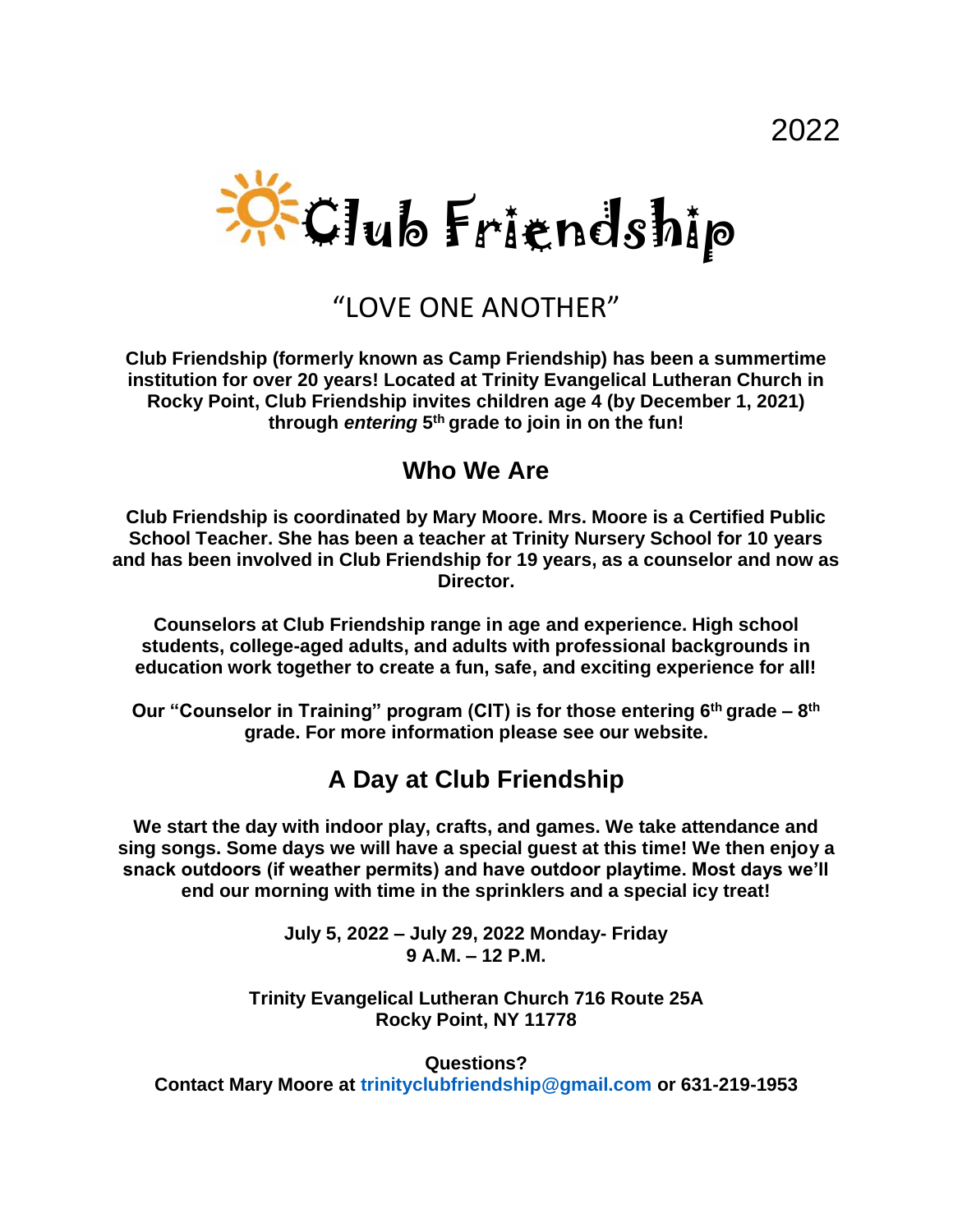

# "LOVE ONE ANOTHER"

### **Registration Information**

**Registration forms can be found at the church office, at Trinity Nursery School, or online at<https://sites.google.com/view/clubfriendship/home>**

### **Registration Fee: \$25 per family**

**\*\*Registration fee includes a Club Friendship T-Shirt.**

#### **Pre-Registration (On or before June 16 th):**

**Members: \$110/week \$30/day** 

**Non-Members: \$130/week \$35/day**

**Regular Registration (On or after June 17 th):**

**Members: \$120/week \$30/day** 

**Non-Members: \$140/week \$35/day**

**Payment can be made by cash or check. Please make checks payable to "Trinity Lutheran Church".**